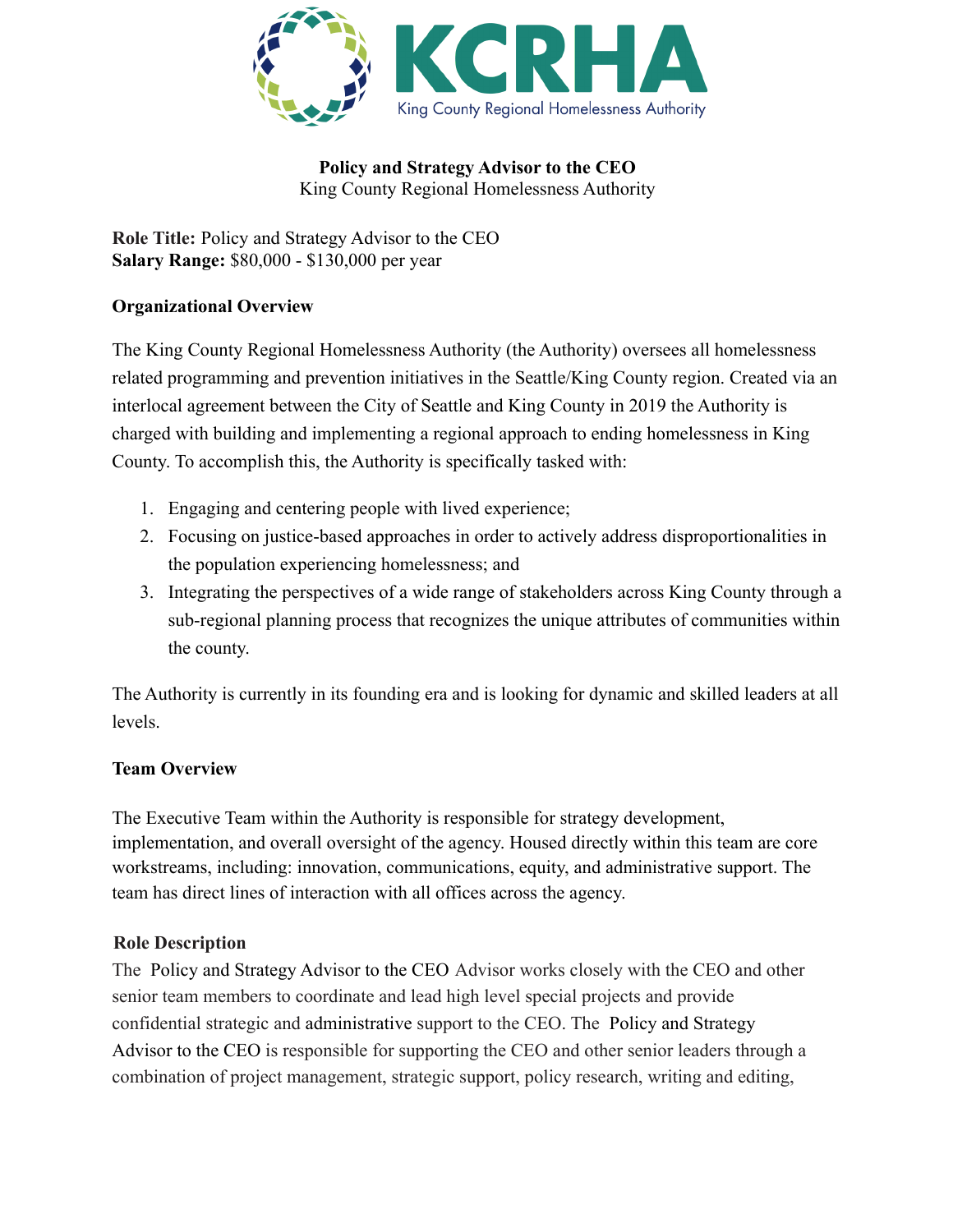and high level administrative and relationship support functions. completing complex reports and analysis for the organization.

This role will also work independently or with senior leadership. Interfaces with external stakeholders including senior representatives of state, local or federal government agencies and/or private sector companies. Sensitivity to confidential matters, a high level of professionalism, tact and diplomacy are paramount.

# **Accountabilities**

### **Policy Research and Recommendations (25%)**

- Provide insight into relevant policies and programs for the CEO and Executive team by developing memos and briefings that synthesize best practices and current work.
- Perform detailed analysis of incoming information from a variety of sources to identify relevant data and synthesize into programmatic and policy recommendations for KCRHA.
- Develop policy proposals for the CEO and the Executive team using research from best practices, current landscape and local data.
- Work with KCRHA staff, local stakeholders, and other relevant partners to identify upcoming policy considerations that the CEO and Executive team should have knowledge about.
- Anticipate upcoming needs related to research and policy and develop the necessary materials to ensure the CEO and Executive team are fully informed.
- Develop presentation materials, memos, and other communication tools to convey programs and initiatives designed by the CEO and the Executive team.

### **Strategic Support (60%)**

- Develop daily and weekly briefings for the CEO's meetings and schedule.
- Support the CEO in their communication with the Executive team, KCRHA staff, and external partners.
- Oversees process development for the Executive Team and assists in creating useful internal structures to support staff in executing their work.
- Manages internal and external special projects in coordination with other departments and/or organizations on behalf of the CEO.
- Drafts and edits various documents including internal/external correspondence. Creates and maintains files, reviews drafts, and finished documents for accuracy and grammar, including documents of a sensitive or confidential nature.
- Keeps abreast of CEO's immediate and long-term commitments and plans; identifies conflicts, flags problems for intervention and corrects course as appropriate.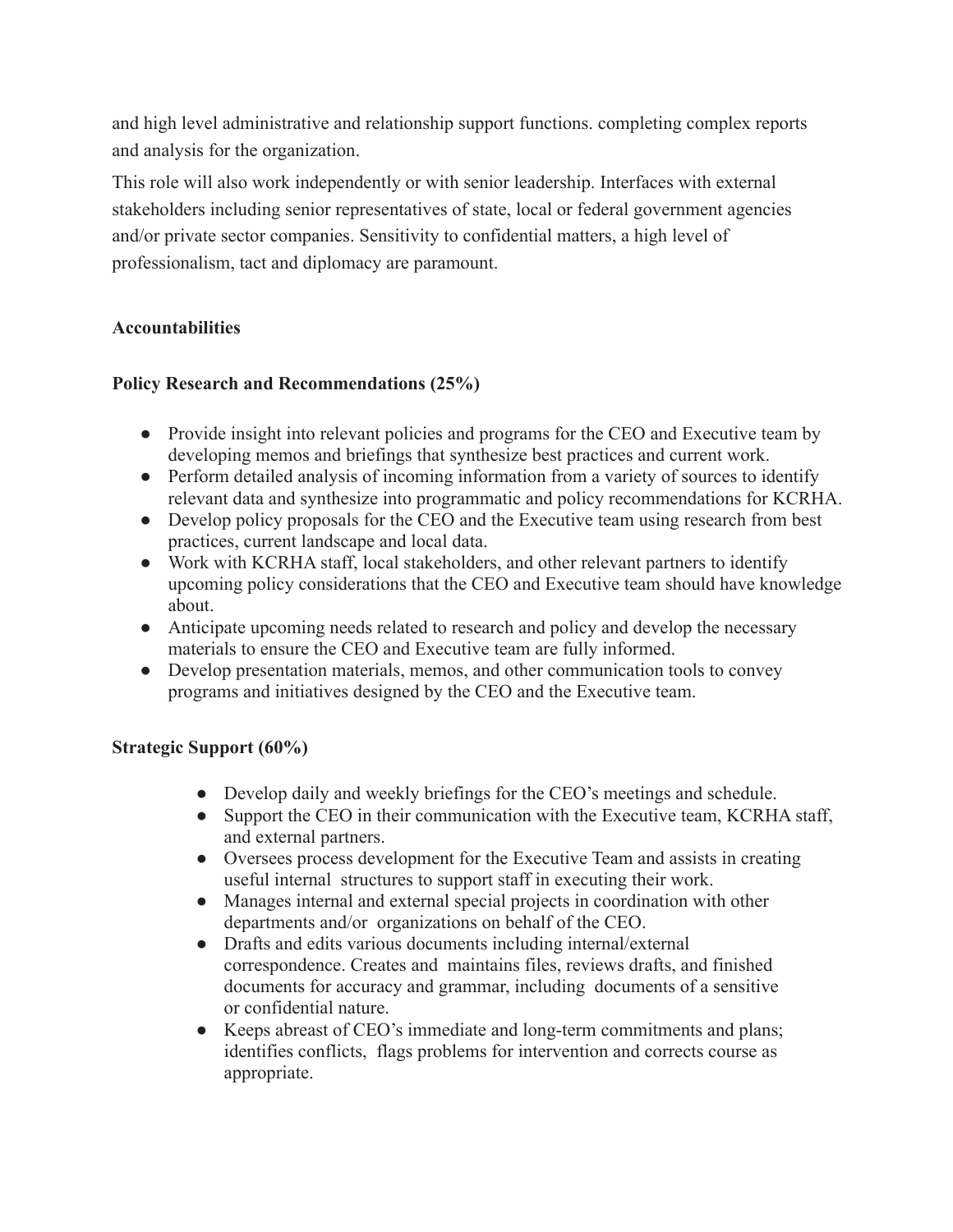• Performs other tasks and duties as assigned by the CEO.

### **Stakeholder Engagement (15%)**

- Engage relevant stakeholder groups in an ongoing way to drive continuous improvement and design efforts for projects of oversight
- Makes high level contacts of a complex nature inside and outside of the agency.
- Demonstrates an ability to interact with persons of all backgrounds, cultures, and affiliations within all levels of government, business, or non-profit entities.
- Assists in coordinating activities between the agency and various outside parties including corporations, non-profit organizations, foundations, sub-grant recipients and local and state elected officials.
- Participates in meetings, taskforces, and workgroups both internally and externally on behalf of the CEO.
- Attend relevant meetings with community-based organizations, other government agencies and partners, broadly to support informed design, resource building and resource sharing
- Actively build relationships with innovators across the sector/across sectors to support driving creative innovation and change within workstreams of oversight.

# **Minimum Requirements**

- Fluency in equity and racial justice concepts and language, understand their own privilege and power, and is able to bring equity impact analysis to life in the context of their tasks
- 3 7+ years of related work experience in the government, non-profit or related field
- 2+ years of experience as a project manager
- A track record of success of leadership of teams
- Budget management experience
- Proficiency/comfort using technology and data, including Microsoft Office Suite

# **Additional Requirements**

- Ability to travel routinely throughout the region to meet with stakeholders and engage the community.
- Experience working across government agencies and related
	- structures/governing bodies
- A track record of success in operations and stakeholder engagement
- Experience designing and operating programs or projects and conducting data-driven continuous improvement processes